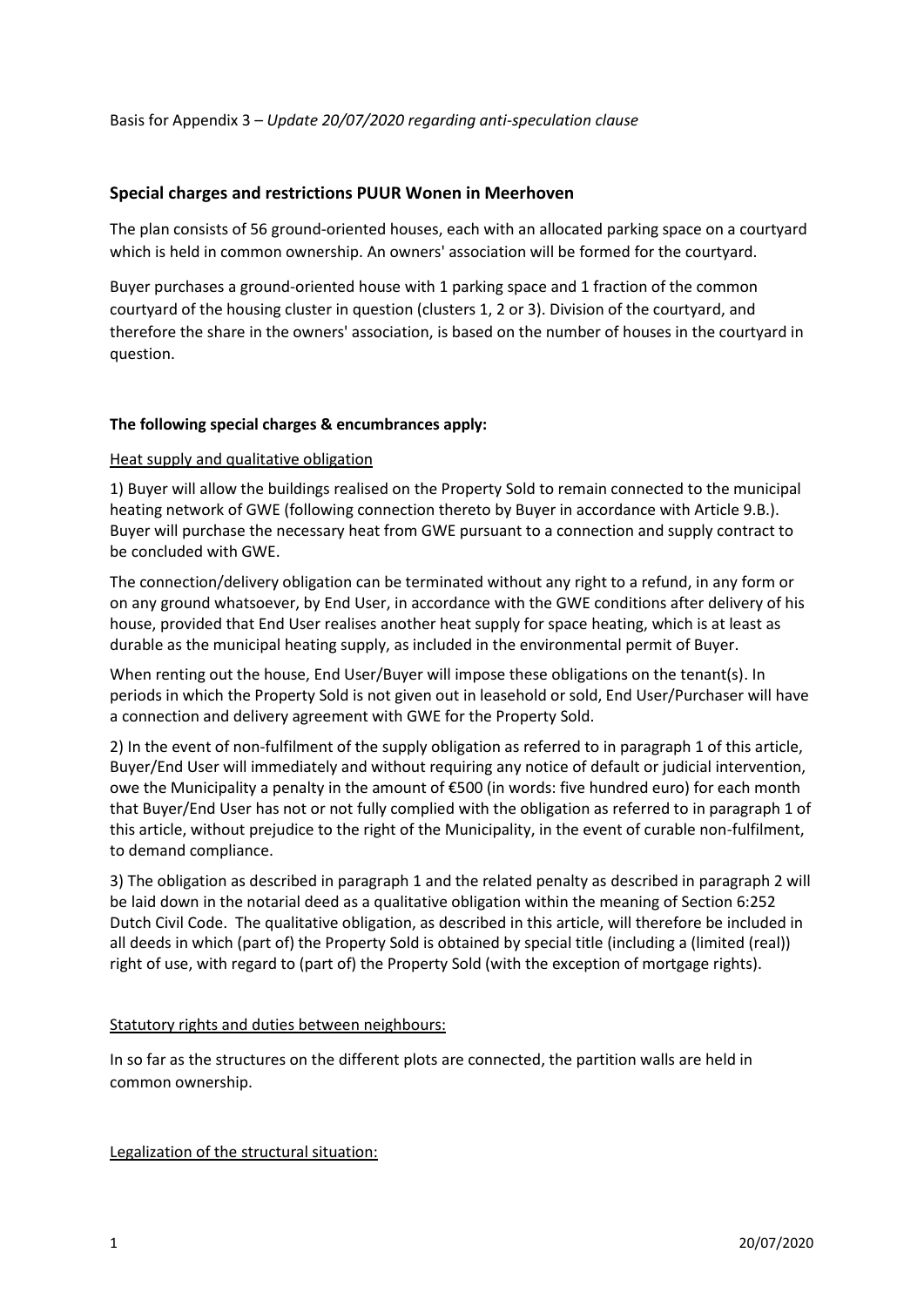Buyer will cooperate in any extension realised by the immediate neighbours, whereby the outer wall is placed on the plot of land of Buyer (see also Article 22 Purchase Agreement).

# Duty to tolerate (utility) facilities:

The courtyard will include cables and pipes, which are necessary for the houses. Buyer will maintain these cables and pipes.

## Duty to tolerate and maintain works and visually prominent elements:

Fencing will be erected with hedges between the gardens and bordering the private/public areas. Buyer will maintain this fencing and the existing greenery.

The facades of the houses have been designed in harmony with each other. It is not permitted to paint the woodwork of the house in any other colour.

Any awnings later applied will be of the 'screen' type with fabric in the colour grey.

# Municipal provisions from the Purchase Agreement with the Municipality of Eindhoven:

Seller/Developer and its legal successors will strive to sell the mid-priced houses (maximum € 345,000) to buyers leaving behind a rental home (basic rent per month < approximately € 800) - or owner-occupied home (purchase price < approximately € 275,000) in Eindhoven.

### *Duty to occupy*

1. End User will use the house exclusively for own occupation, possibly with his/her family members. End User will not sell the House to third parties. End User will not rent out all or part of the House. The provisions of this paragraph will apply, subject to the provisions of paragraphs 2, 3, 4 and 5 below.

- 2. The provisions of the previous paragraph do not apply in the event of:
- a. sale by court order as referred to in Section 3:174 Dutch Civil Code;
- b. forced sale;
- c. written exemption by the municipal executive as referred to in paragraphs 4 and 5 of this article.
- 3. The provisions of paragraphs 1 and 2 of this article will lapse after End User has occupied the House for three consecutive years following the notification of the completion of the construction work for the House (as referred to in the Buildings Decree).
- 4. The Municipality will grant exemption from the provisions of paragraph 1 of this article in writing in the event that End User provides evidence to the satisfaction of the Municipality of:
- a. change of employment of End User as a result of which relocation is reasonably required;
- b. death of End User or his or her partner;
- c. dissolution of the marriage, registered partnership or notarised cohabitation of End User by divorce or termination;
- d. relocation if this is necessary in connection with the health of End User or one of his or her family members.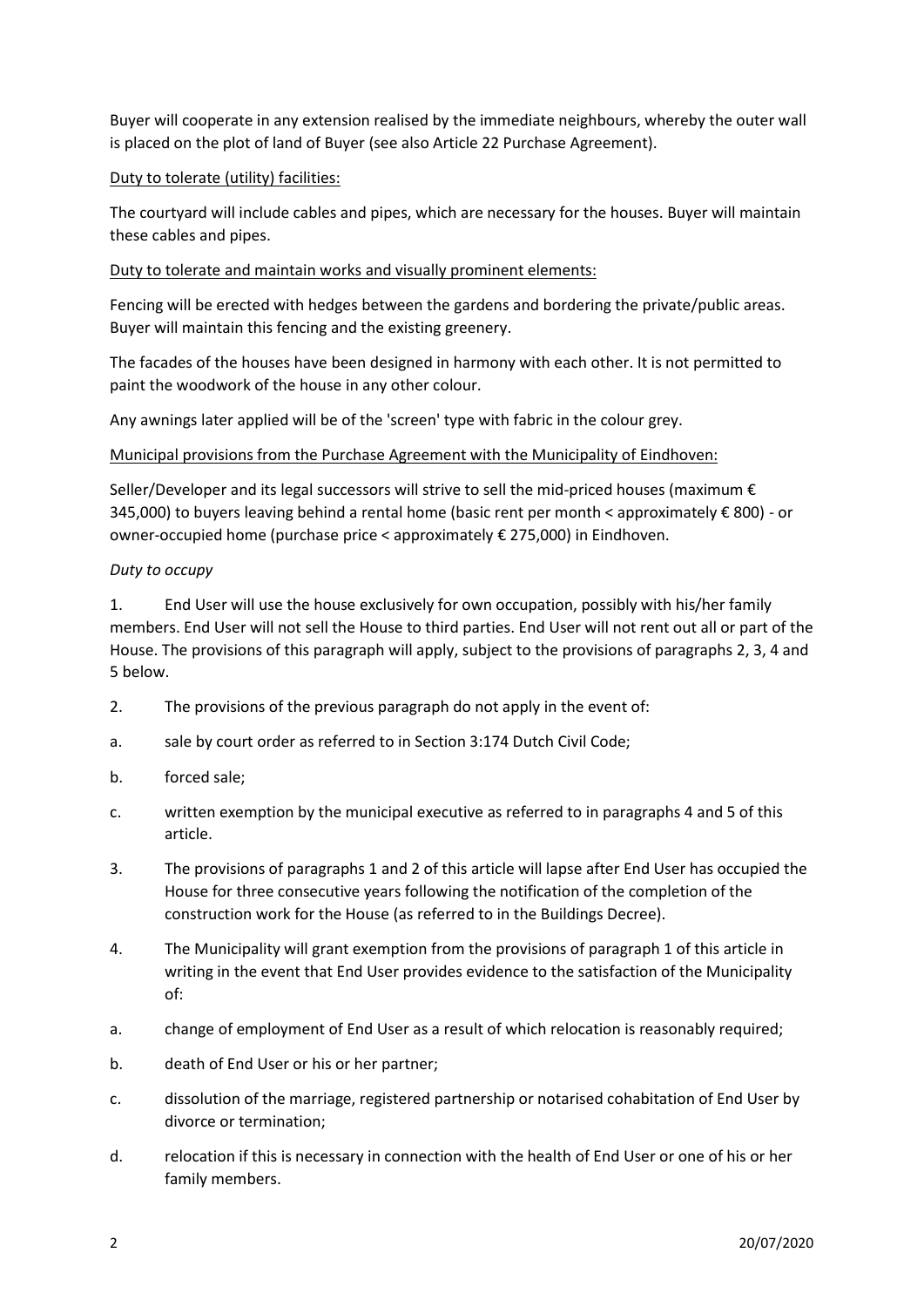- 5. The Municipality may grant exemption from the provisions of paragraph 1 of this Article in writing for reasons other than those referred to in paragraph 4. The Municipality may attach further conditions to this written exemption.
- 6. If End User makes improper use of the provisions of paragraph 4 of this article, including stating and/or sketching incorrect facts and/or circumstances, End User will forfeit to the Municipality a contractual penalty, not subject to mitigation, amounting to fifteen percent (15%) of the purchase price realised on resale of the House.
- 7. In the event of non-compliance with the obligation referred to in paragraph 1 of this article, End User will owe the Municipality a one-off penalty in the amount of €10,000 (in words: ten thousand euro) and a penalty in the amount of  $E100$  (in words: one hundred euro) for each day that End User fails to comply with the obligation referred to in paragraph 1 of this article, without prejudice to the right of the Municipality, in the event of a breach capable of complete remedy, to demand compliance.

# Anti-speculation clause:

- 1. In the event of sale within five years of delivery ready for occupation, End User will forfeit the full excess profit to Seller. The excess profit is the amount remaining after deducting the purchase price and any additional construction work from the selling price. The provisions of this paragraph will apply, subject to the provisions of paragraphs 2, 3, 4 and 5 below.
- 2. The provisions of the previous paragraph do not apply in the event of:
- a. sale by court order as referred to in Section 3:174 Dutch Civil Code;
- b. forced sale;
- 3. Kalliste Woningbouwontwikkeling will grant exemption from the provisions of paragraph 1 of this article in writing in the event that End User provides evidence to the satisfaction of Kalliste Woningbouwontwikkeling of:
- a. change of employment of End User as a result of which relocation is reasonably required;
- b. death of End User or his or her partner;
- c. dissolution of the marriage, registered partnership or notarised cohabitation of End User by divorce or termination;
- d. relocation if this is necessary in connection with the health of End User or one of his or her family members.
- 5. Kalliste Woningbouwontwikkeling may grant exemption from the provisions of paragraph 1 of this article in writing for reasons other than those referred to in paragraph 4. Kalliste Woningbouwontwikkeling may attach further conditions to this written exemption.
- 6. If End User makes improper use of the provisions of paragraph 4 of this article, including stating and/or sketching incorrect facts and/or circumstances, End User will forfeit to Kalliste Woningbouwontwikkeling a contractual penalty, not subject to mitigation, amounting to fifteen percent (15%) of the purchase price realised on resale of the House.